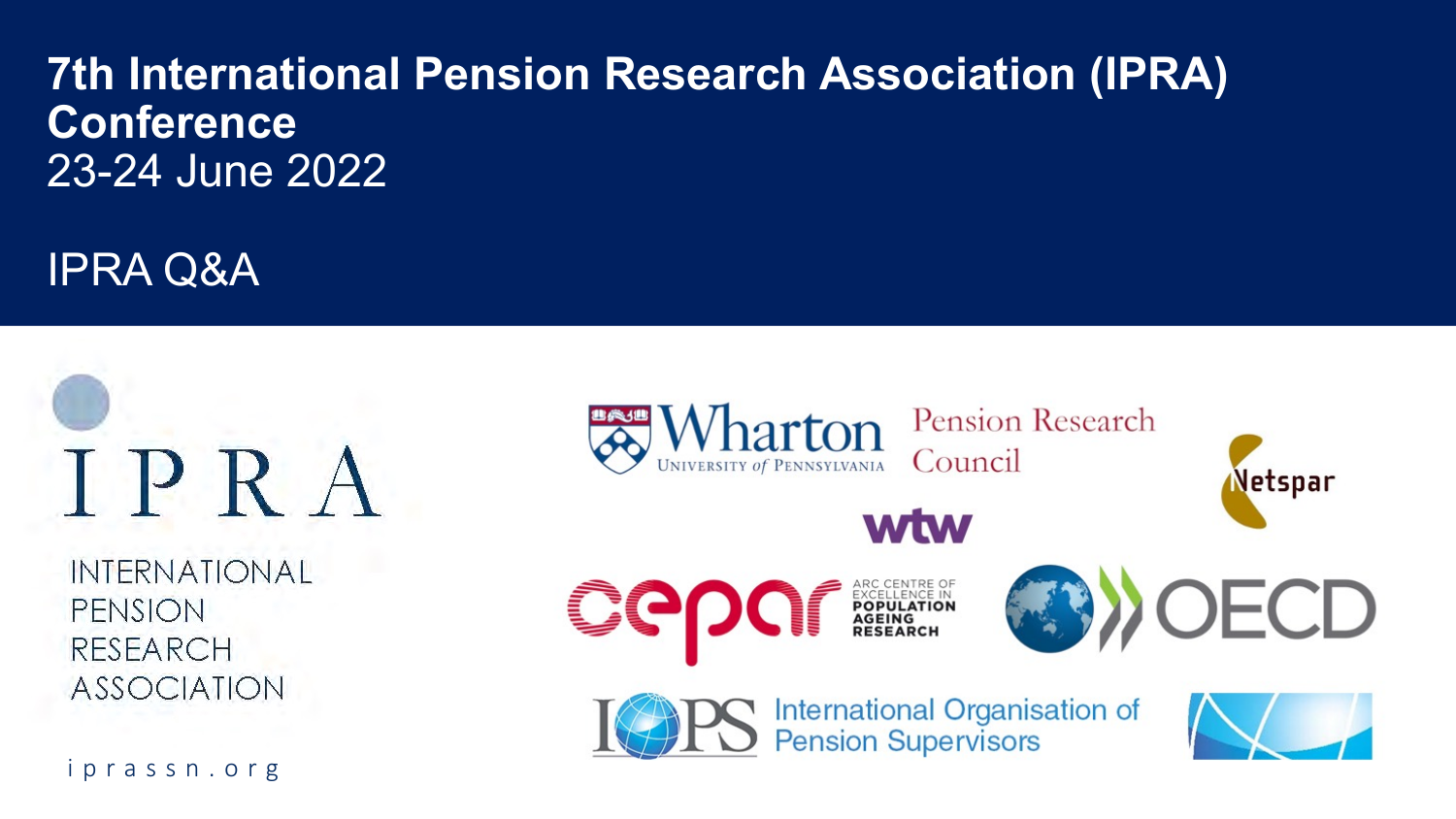

#### **OUR ORGANISATION**

## **WHO WE ARE**

The International Pension Research Association (IPRA) is an international organisation established with the aim of improving the quality and impact of research on pensions and related ageing issues to optimise social and economic outcomes for an ageing world.

#### **Inaugural Executive Committee Members**

Professor Hazel Bateman, IPRA President (CEPAR, UNSW Sydney)

Dr Pablo Antolin (OECD)

Professor Olivia S Mitchell (Pension Research Council, Wharton School, University of Pennsylvania)

Dr Michael Orszag (WTW)

Professor John Piggott AO (CEPAR, UNSW Sydney)

Dr Dariusz Stanko (IOPS)

Professor Bas Werker (Netspar, Tilburg University)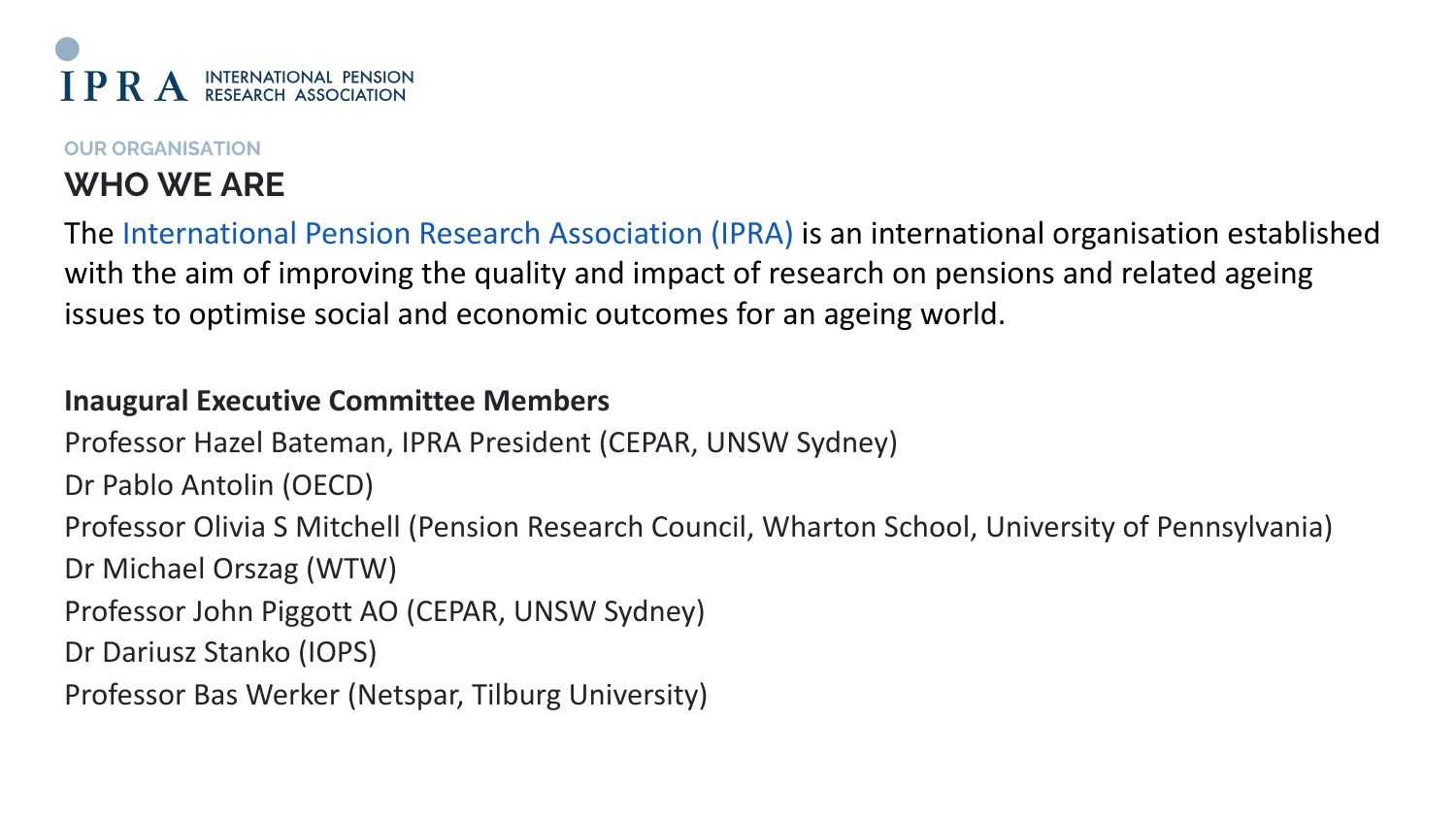

## **ACTIVITIES 2020-2022**

#### **11 Webinars**

- 2020: Jeff Brown, Olivia Mitchell
- 2021: Hanming Fang, Axel Borsch-Supan, John Beshears, James Poterba
- 2022: JPEF Special Issue Retirement Decisions in a Changing Labor Market, Susann Rohwedder, Marike Knoef, Pensions and Ageing in Asia (September 2022), Susan Thorp (October 2022)

**3 Special Sessions** in the Annual Colloquium on Pensions and Retirement Research (cohosted by CEPAR)

**4 Doctoral Tutorials** (co-hosted by Netspar)

**3 Annual Conferences** (co-hosted by OECD, IOPS)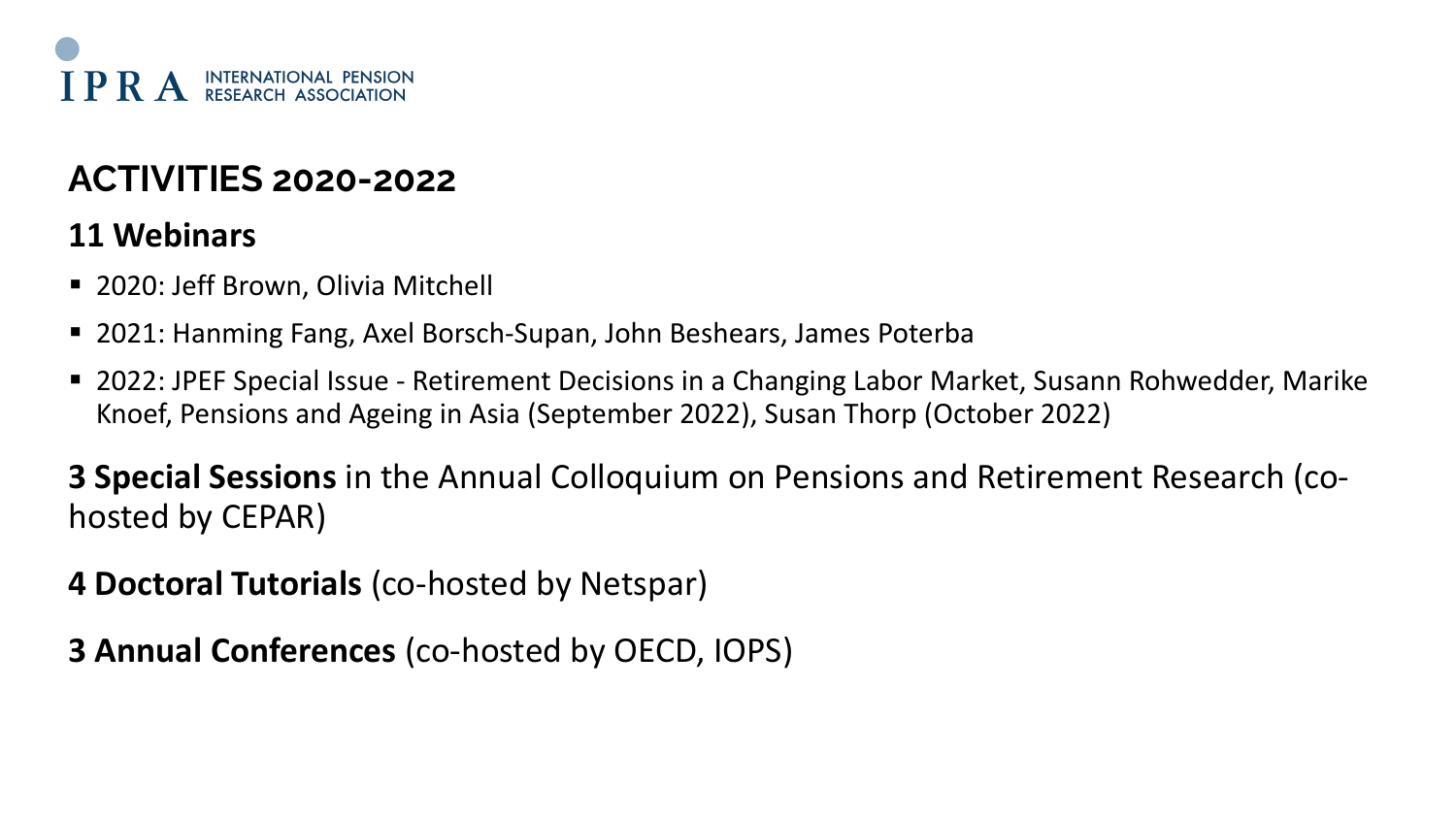

## **WHAT WE CAN DO TOGETHER**

#### **MEMBERSHIP**

## **BECOME A MEMBER**

We have a range of membership options for individuals, organisations and those with research interests.

# **RESEARCH**

Access to a range of resources, including working papers on pensions and retirement security topics

## i. **EVENTS**

Benefit from reduced registration fees for IPRA conferences and workshops, including preferential registration for IPRA webinars and access to recorded webinars

# **EXPERTISE**

**.0.** 

Access the IPRA members-only portal on the website and receive the newsletter



Get involved in the organisation of IPRA, vote for members of the Executive Committee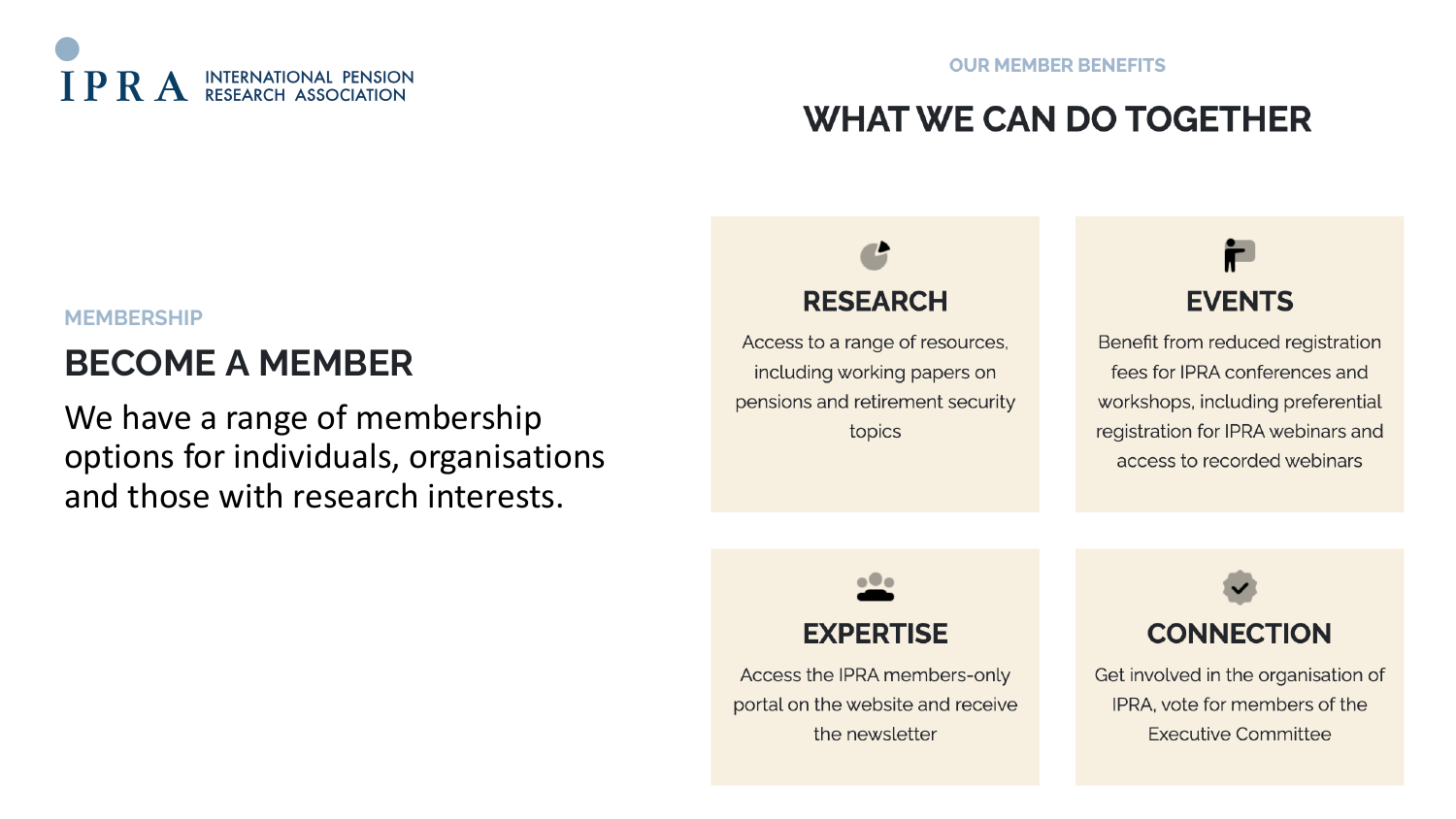#### **US\$ 60.00**

#### **US\$ 40.00**

**US\$ 40.00**

**US\$ 1000.00 US\$ 500.00**

**Annual Individual membership**  - *standard*

**Annual Individual membership**  *student, retiree*

**Annual Individual membership**  - *low- or middle-income country\**

*\*A resident of a country on the World Bank's list of low and middle-income countries*

**Organisation membership** 

 $IPRA$  INTERNATIONAL PENSION

iprassn.org/subscribe